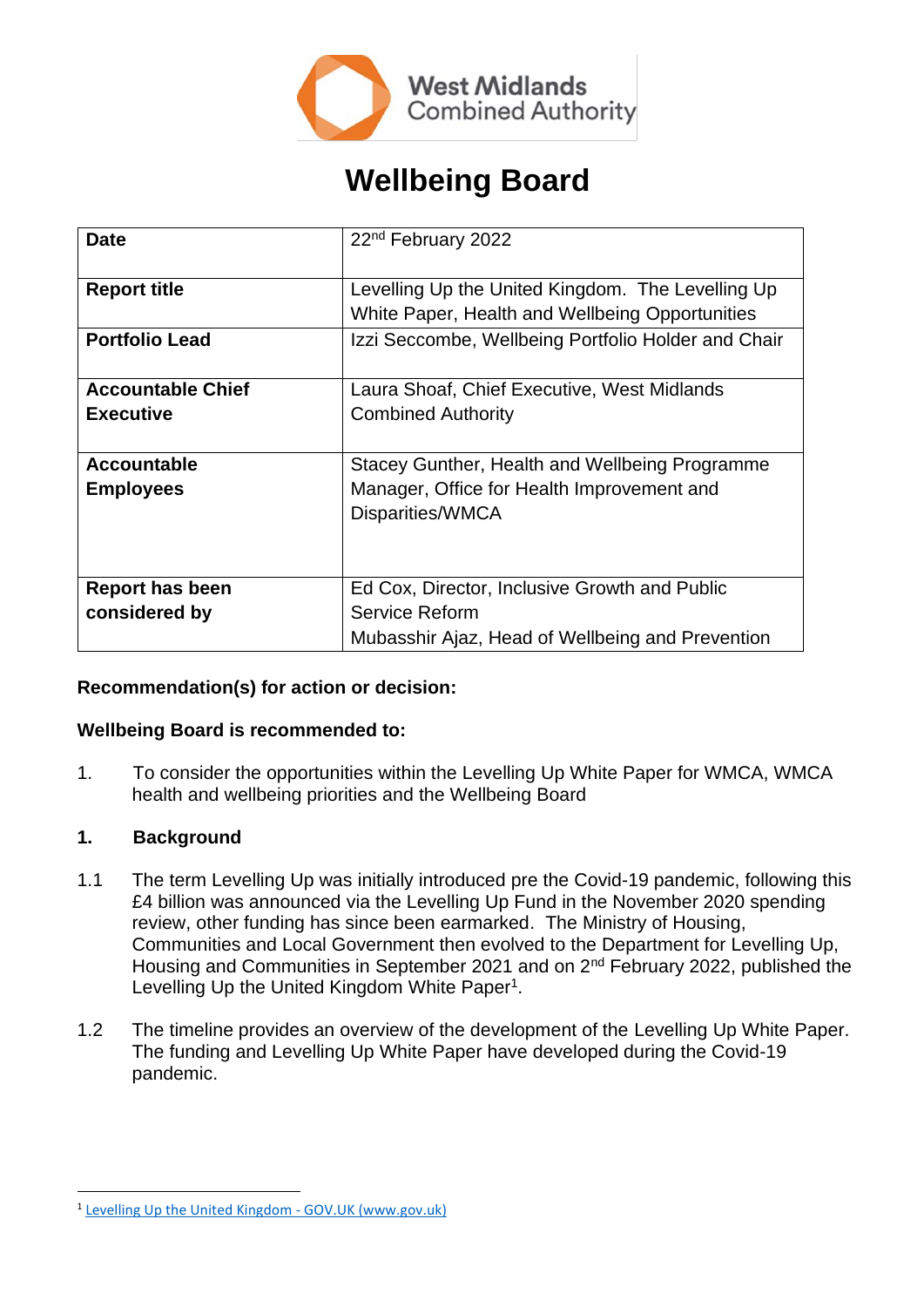

# **2. Levelling Up the United Kingdom White Paper overview**

- 2.1 The Levelling Up White Paper is intended to tackle the stark geographical inequality in the UK and focuses on economic between and within area data. It is founded on the principle that to achieve this the programme will need to be broad, deep, and long-term. It provides significant critique of failure of past policies and recognises that the centralised nature of decision-making has hampered past efforts to level up.
- 2.2 The paper defines six 'capitals' that will drive levelling up:
	- Physical capital
	- Human capital
	- Intangible capital
	- Financial capital
	- Social capital
	- Institutional capital
- 2.3 The White Paper introduces five mutually reinforcing pillars that are designed to mitigate against issues identified in policy. The five pillars are:
	- A mission-oriented approach to setting policy. Twelve missions mapped to four overarching objectives are set out in section 2.6.
	- A reorientation of central government decision making to align policies with the levelling up agenda and hardwire spatial considerations across **Whitehall**
	- Greater empowerment of local government decision-making by giving leaders and businesses the resources that they need
	- A revolution in data, evaluation, and transparency at the sub national level to make local decision-making better. The Office for National Statistics Subnational Data Strategy aims to improve the UK's subnational data, mapping local economies geographies and helping improve transparency to the public
	- Enhanced transparency and accountability of this new for example creating a duty to publish an annual report which will analyse progress and a new Levelling Up Advisory Council
- 2.4 The paper includes twelve ambitious medium-term missions which aim to provide consistency and clarity over levelling up policy objectives. Their inclusion provides an anchor for policy across government and a catalyst for innovation and action by the private and civil society sectors for example Combined Authorities and Local Government. The missions are deliberately ambitious and will require collaborative work. It is intended that progress will be reviewed annually by the UK Government.
- 2.5 The twelve missions have been aligned to four objectives and are split by focus area:
	- Objective 1: Boost productivity, pay, jobs and living standards by growing the private sector, especially in those places where they are lagging. Focus areas are living standards, research and development, transport and infrastructure, digital connectivity.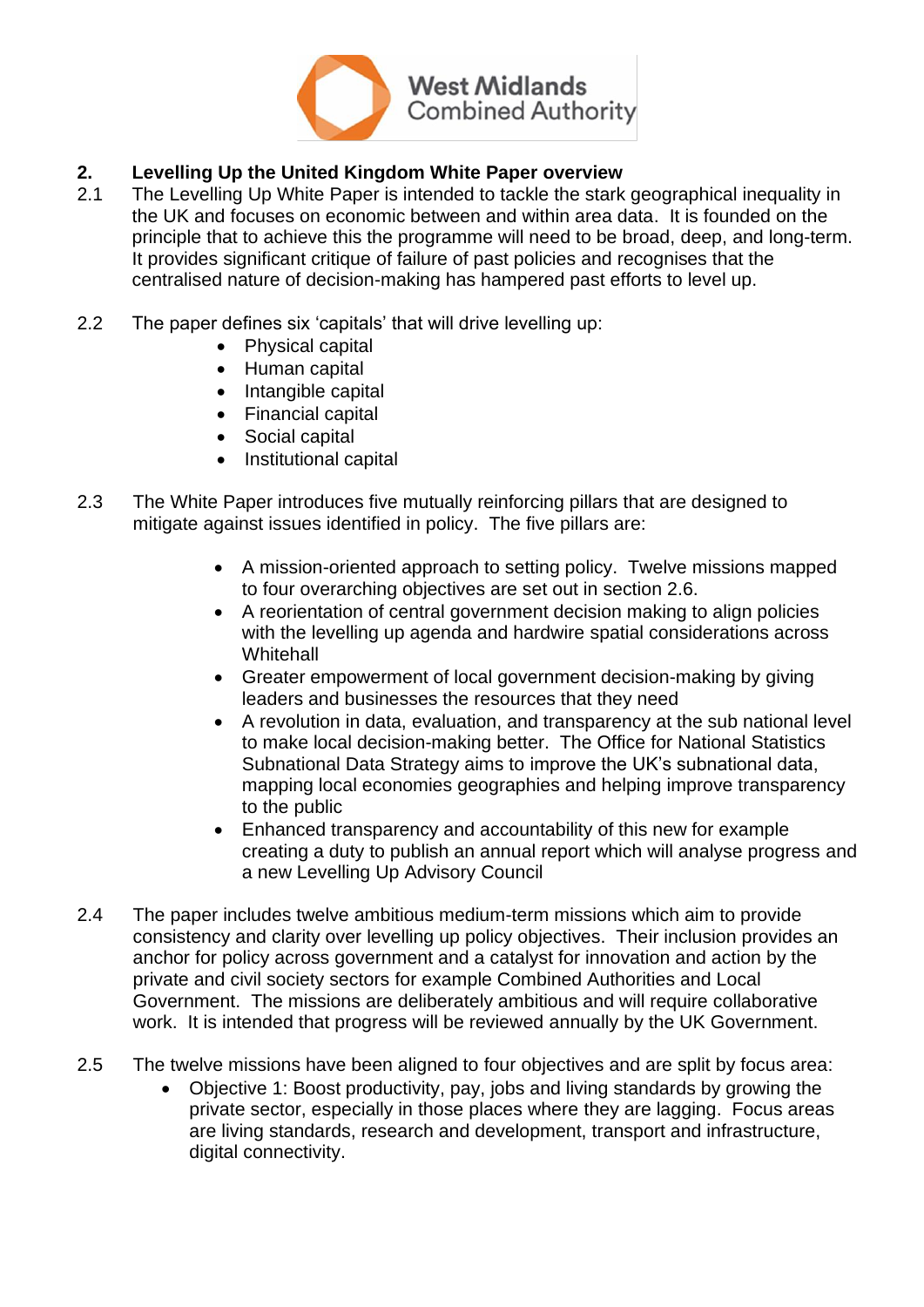

- Objective 2: Spread opportunities and improve public services, especially in those places where they are the weakest. Focus areas include education, skills, health, and wellbeing.
- Objective 3: Restore a sense of community, local pride and belonging, especially in those places where they have been lost. Focus areas include pride in place, housing, and crime.
- Objective 4: Empower local leaders and communities, especially in those places lacking local agency. The key focus area within this theme is local leadership.
- 2.6 The table below details the four objectives and twelve focus areas and missions.

| <b>12 Levelling Up Missions</b>                                                                                                        |                                                                                                                                                                                                                                                                                                                                                                              |  |
|----------------------------------------------------------------------------------------------------------------------------------------|------------------------------------------------------------------------------------------------------------------------------------------------------------------------------------------------------------------------------------------------------------------------------------------------------------------------------------------------------------------------------|--|
| <b>Focus Area</b>                                                                                                                      | <b>Mission</b>                                                                                                                                                                                                                                                                                                                                                               |  |
| Boost productivity, pay, jobs and living standards by growing the private sector,<br>especially in those places where they are lagging |                                                                                                                                                                                                                                                                                                                                                                              |  |
| <b>Living Standards</b>                                                                                                                | By 2030, pay, employment and productivity will have risen in<br>every area of the UK, with each region containing a globally<br>competitive city, and the gap between the top performing and<br>other areas closing                                                                                                                                                          |  |
| Research and<br>Development<br>(R&D)                                                                                                   | By 2030, domestic public investment in (R&D) outside the<br>Greater South East will increase by at least 40% and over the<br>Spending Review period by at least one third. This additional<br>government funding will seek to leverage at least twice as<br>much private sector investment over the long term to<br>stimulate innovation and productivity growth.            |  |
| Transport<br>Infrastructure                                                                                                            | By 2030, local public transport connectivity across the country<br>will be significantly closer to the standards of London, with<br>improved services, simpler fares, and integrated ticketing.                                                                                                                                                                              |  |
| <b>Digital Connectivity</b>                                                                                                            | By 2030, the UK will have nationwide gigabit-capable<br>broadband and 4G coverage, with 5G coverage for the<br>majority of the population                                                                                                                                                                                                                                    |  |
| Spread opportunities and improve public services, especially in those places where<br>they are weakest                                 |                                                                                                                                                                                                                                                                                                                                                                              |  |
| Education                                                                                                                              | By 2030, the number of primary school children achieving the<br>expected standard in reading, writing and maths will have<br>significantly increase. In England, this will mean 90% of<br>children will achieve the expected standard, and the<br>percentage of children meeting the expected standard in the<br>worst performing areas will have increased by over a third. |  |
| <b>Skills</b>                                                                                                                          | By 2030, the number of people successfully completing high-<br>quality skills training will have significantly increased in every<br>areas of the UK. In England, this will lead to 200,000 more<br>people successfully completing high-quality skills training<br>annually, driven by 80,000 more people completing courses<br>in the lowest skilled areas.                 |  |
| Health                                                                                                                                 | By 2030, the gap in Healthy Life Expectancy (HLE) between<br>local areas where it is highest and lowest will have narrowed,<br>and by 2035, HLE will rise by five years.                                                                                                                                                                                                     |  |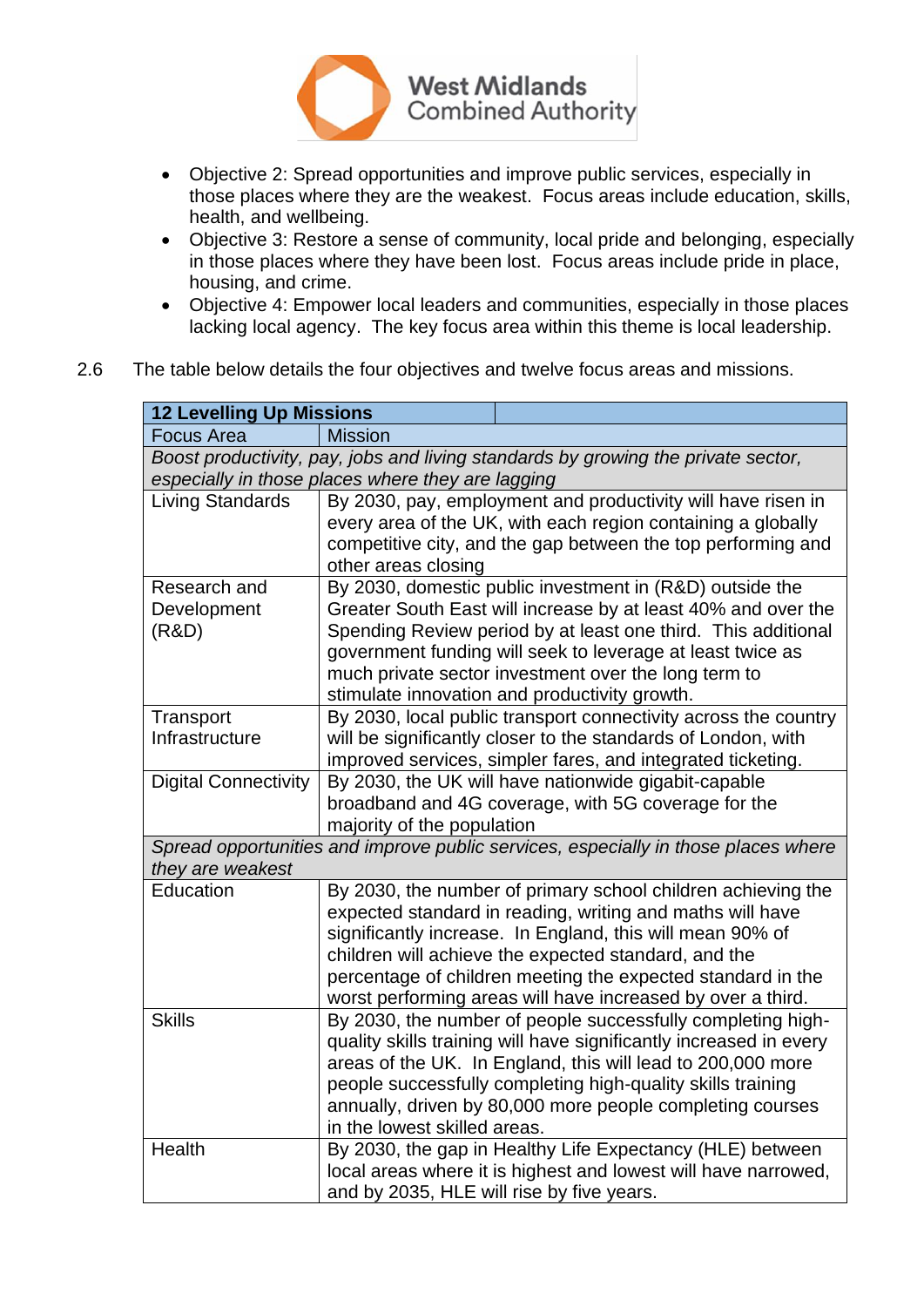

| Well-being                                                                      | By 2030, well-being will have improved in every area of the      |  |
|---------------------------------------------------------------------------------|------------------------------------------------------------------|--|
|                                                                                 | UK, with the gap between top performing and other areas          |  |
|                                                                                 | closing.                                                         |  |
| Restore a sense of community, local pride and belonging, especially in those    |                                                                  |  |
| places where they have been lost                                                |                                                                  |  |
| Pride in Place                                                                  | By 2030, pride in place, such as people's satisfaction with      |  |
|                                                                                 | their town centre and engagement in local culture and            |  |
|                                                                                 | community, will have risen in every area of the UK with the      |  |
|                                                                                 | gap between top performing and other areas closing.              |  |
| Housing                                                                         | By 2030, renters will have a secure path to ownership with       |  |
|                                                                                 | the number of first-time buyers increasing in all areas; and the |  |
|                                                                                 | government's ambition is for the number of non-decent rented     |  |
|                                                                                 | homes to have fallen by 50% with the biggest improvements        |  |
|                                                                                 | in the lowest performing areas <sup>2</sup> .                    |  |
| Crime                                                                           | By 2030, homicide, serious violent and neighbourhood crime       |  |
|                                                                                 | will have fallen, focused on the worst affected areas.           |  |
| Empower local leaders and communities, especially in those places lacking local |                                                                  |  |
| agency                                                                          |                                                                  |  |
| Local Leadership                                                                | By 2030, every part of England that wants one will have a        |  |
|                                                                                 | devolution deal with powers at or approaching the highest        |  |
|                                                                                 | level of devolution and a simplified, long-term funding          |  |
|                                                                                 | settlement.                                                      |  |
|                                                                                 |                                                                  |  |

# **3 WMCA opportunity**

- 3.1 The Levelling Up White Paper makes provision for the new framework to extend, deepen and simplify local devolution in England. This creates opportunity for every part of England to have some form of Mayoral Combined Authority if desired.
- 3.2 WMCA has been identified to be at the forefront of devolution and a model for other Mayoral Combined. WMCA is recognised as a trailblazer and is able to negotiate deeper devolution deal alongside Greater Manchester Combined Authority. These devolution deals will act as a blueprint for other Mayoral Combined Authorities.
- 3.3 Many of WMCA's devolution asks have not been addressed in the twelve missions detailed in 2.6 above. The opportunity presented as a trailblazer Combined Authority means that WMCA can now enter a process of negotiation for new areas of responsibility.
- 3.4 The White Paper details multiple spending and policy commitments. Many have already been announced as part of the comprehensive spending review, however, the white paper provides further detail. Many of the headline commitments link to the health and wellbeing agenda via the wider determinants of health. There are several notable additions of direct relevance to WMCA, the opportunities around smart city regions and health devolution.

 $2$  Government will consult on the impact on the private rented market and particularly those on the lowest incomes. Further detail will be set out once the review of the Decent Homes Standard has concluded.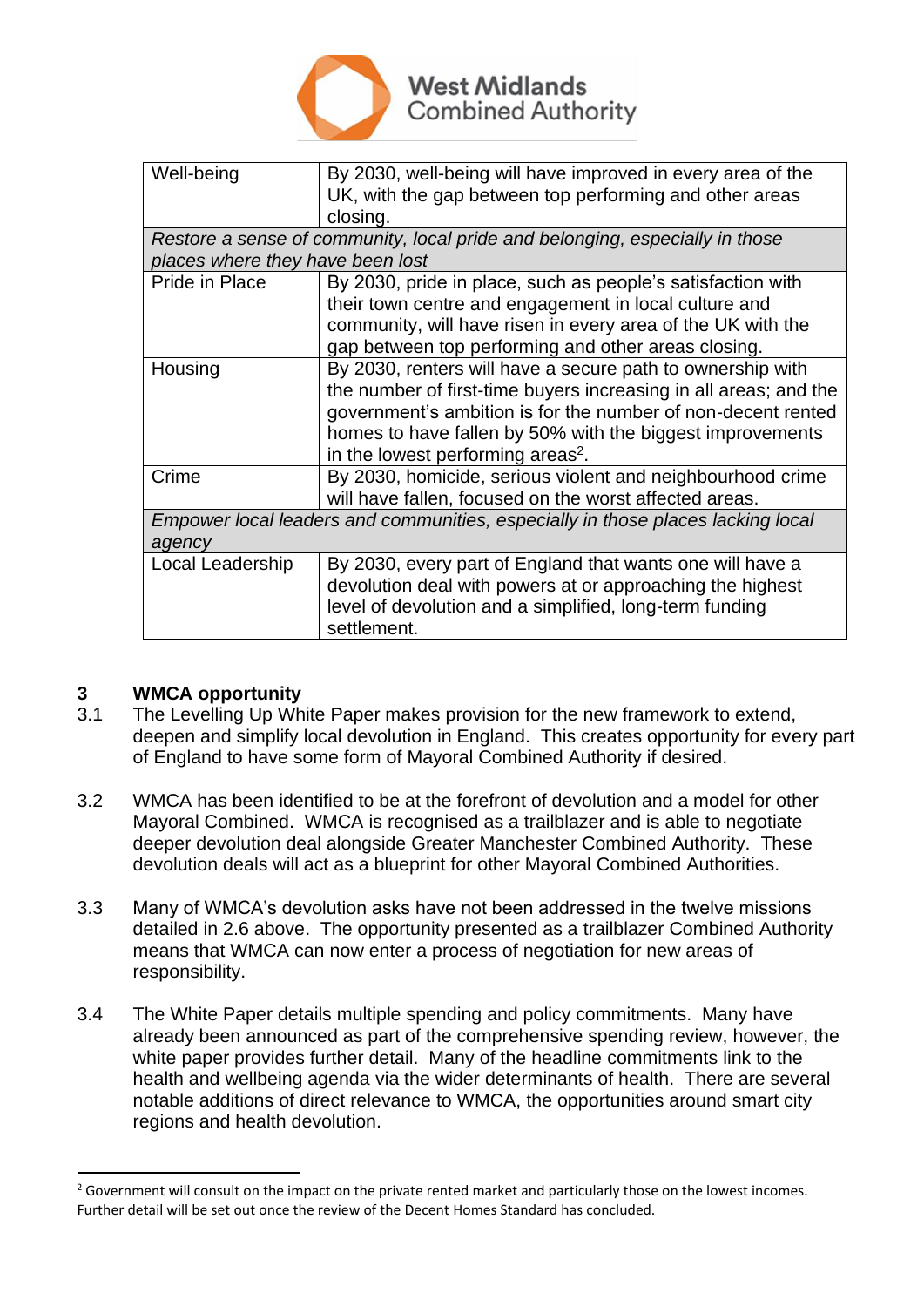

#### 3.4.1 Smart City Region

The creation of a special purpose vehicle (SPV) that brings together the public sector, a range of private sector players and the region's leading research institutions. The SPV will be led by the Mayor. The Government welcomes the innovative partnership approach being taken by WMCA and will provide the necessary financial pump prime funding to support the proposal as part of the deeper devolution deal process. This programme will be developed by partners across the region for discussion through the Deepening Devolution Process to draw together digital opportunities across:

- Scaling-up health tech, future mobility, and smart energy programmes
- Practical business support for digital start-ups and a supply of patient venture capital to attract global innovators.
- 3.4.2 Health

There is opportunity to explore more health duties for Mayoral Combined Authorities (MCA) to improve the health of their residents. Such an opportunity could enable health to be proactively considered as part of key strategies and investments. However, we need to clarify what this opportunity or health responsibility will look like, will depend on the local and regional health care system and its interactions with the relevant MCA.

#### **4. Opportunities for health and wellbeing**

- 4.1 The Levelling Up White Paper brings significant opportunity for public health across the WMCA region. The inclusion of missions both directly and indirectly related to the improvement of health are extremely positive for the region. The notable commitments to improve healthy life expectancy and reduce inequality in healthy life expectancy as well as to improve wellbeing are key and chime with local strategy and the WMCA Wellbeing Priorities.
- 4.2 Within each mission there are policies identified, it is worth noting that the policies included are not necessarily new policies.
- 4.2.1 For mission 7, Health, the policies identified are:
	- Adding to the core health manifesto by upgrading hospital buildings, improved access to GP appointments and preventing up to 150,000 cases of cardiovascular disease a year
	- Public Health Grant to be maintained in real terms, as of the 2021 spending review
	- Implementation of Long-Term Plan, including social prescribing, with the intention to refer 900,000 people by 2023-24
	- Implementation of Drugs Strategy
	- White Paper on Health Disparities due 2022
	- Tobacco Control Plan for England due 2022
	- Better Health: Rewards Piloting a health incentives scheme in Wolverhampton.
	- Improving inequalities in screening uptake
	- Considering the future of the NHS Health Check programme, and strengthening the prevention offer within the NHS Health Check programme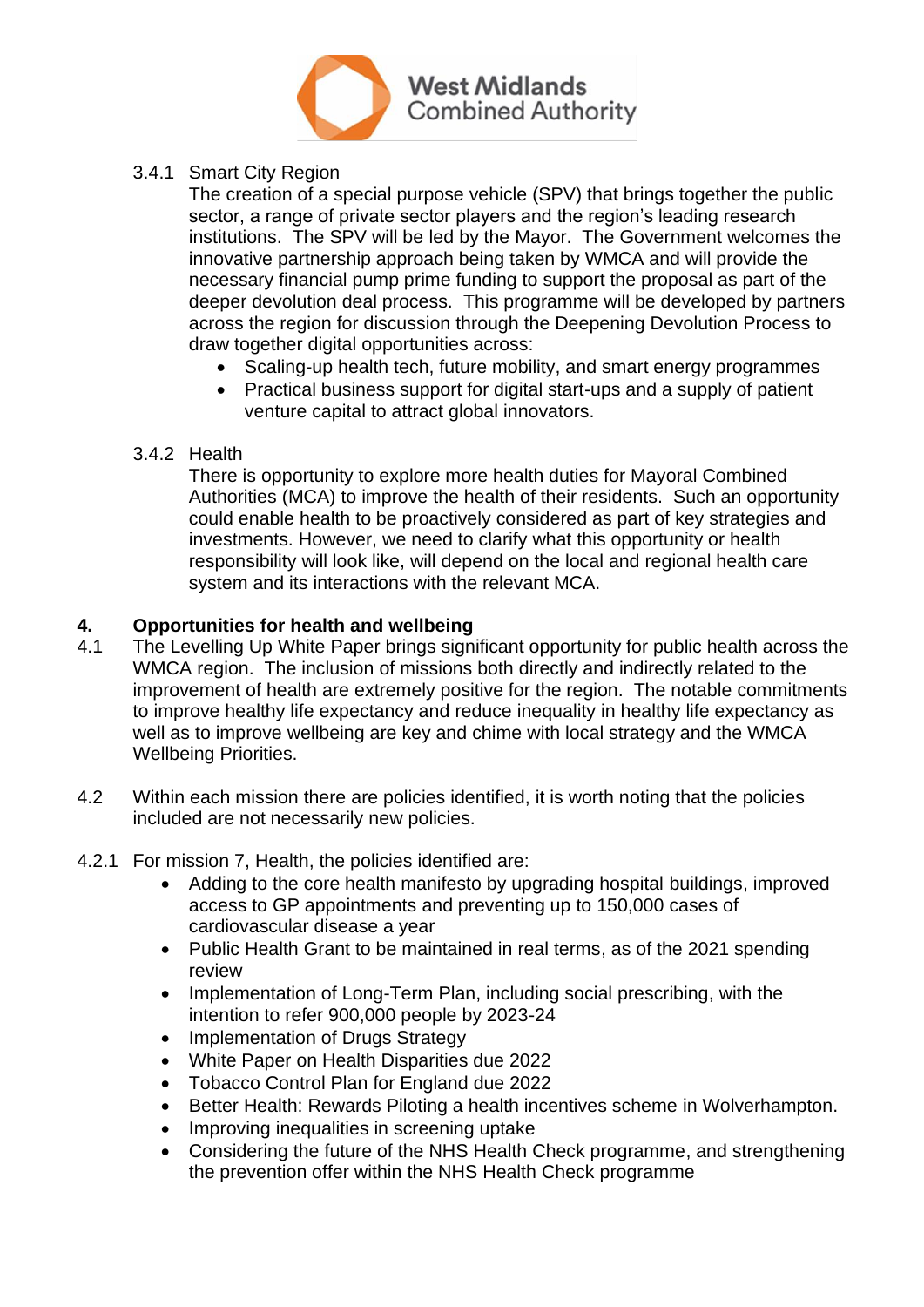

- Food Strategy White Paper (forthcoming) to include implementing recommendations from Henry Dimbleby review – including pilot with local authorities on school food standards, cooking education in schools, 'Community Eatwell programme' – pilot where GPs can prescribe fruit/vegetable, food education/social support
- 100 Community Diagnostic Centres to be established in England by 2025, most outside of London/South East. Leading to an additional eight million tests each year, and providing 23,000 years of improved quality of life
- 4.3 For mission 8, Wellbeing, the policies are still to be defined, the Disparities White Paper, due to be published later in 2022, is expected to provide further clarity for this mission. It is understood that the White Paper will focus on prevention of disparities by ethnicity, socioeconomic background and geography.
- 4.4 The other missions all contain challenges and policies that contribute to the wider determinants of health with policy suggestions across transport, housing, and crime. For example:
	- Mission 3, Transport Infrastructure:
		- Bus/active travel funding (pre-existing, including City Region Sustainable Transport Settlement of £1.05bn to WMCA)
	- Mission 10, Housing:
		- £1.8bn for brownfield/infrastructure for up to 160,000 homes (SR21), with most outside London/South East.
		- Affordable Homes Programme up to 180,000 affordable homes 3/4 outside London.
		- Homes England to have 'wider role in supporting mayors and local authorities to realise their ambitions for new affordable housing and regeneration in their areas' Homelessness - £2bn (already committed) – commitment to end rough sleeping. Work on the 'root causes' of homelessness
	- Mission 11 crime:
		- Drugs Strategy, published in December 2021 to deliver on key recommendations from the Dame Carol Black review
- 4.5 The commitment to drive health research investment from London, Oxford and Cambridge is outlined in mission 2 and will be positive for the WMCE region:
	- Mission 2, Research and Development:
		- Driving investment from the National Institute of Health Research (NIHR) outside of London, Oxford and Cambridge and increasing patient recruitment in underserved communities.
- 4.6 Alongside the missions detailed above it is of note that Integrated Care Systems also make an important contribution to local social and economic development within the wider context of the Levelling up White Paper.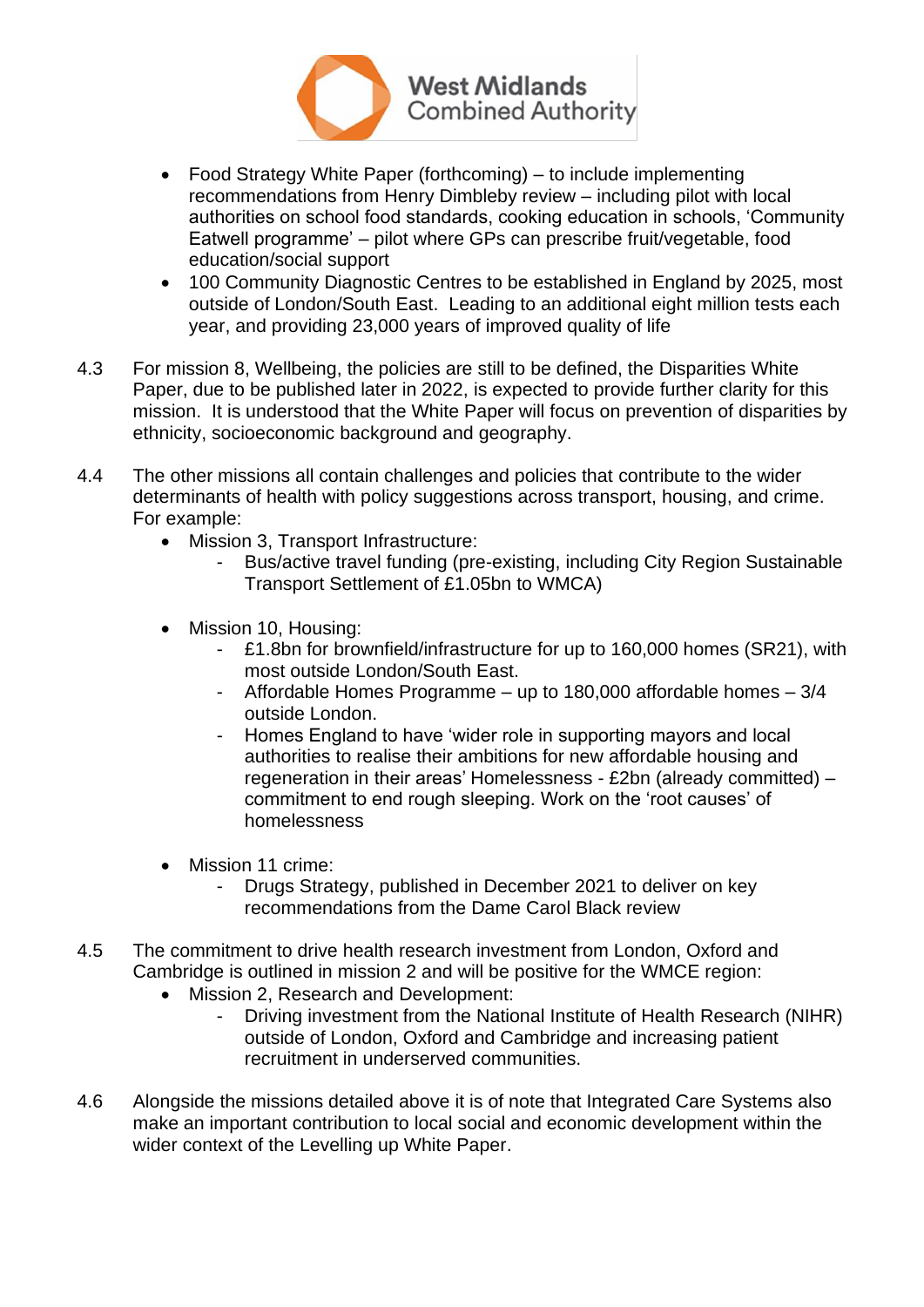

# **5. Opportunities for WMCA Wellbeing and Prevention Team and the Wellbeing Board**

- 5.1 The WMCA Wellbeing and Prevention Team have built strong foundations by working to create narrative, unlocking opportunity within existing devolved responsibilities across the wider determinants of health to create a platform for a coherent regional health inequalities voice.
- 5.2 The Health of the Region Report, 2020, detailed a health inequalities mandate for WMCA, setting out a role for WMCA in addressing health inequalities at a regional level. Following the agreed health inequalities mandate, WMCA have increased system wide involvement of the Wellbeing Board and defined the Wellbeing Board priorities.
- 5.3 The Wellbeing Board priorities create a natural fit to opportunities identified within the levelling up white paper; the priorities defined as:
	- Using WMCA's core functions to galvanise action to ensure all economic investment in the region supports better health outcomes
	- Work with partners to attract funding from government and provide a regional voice on health inequalities
	- Work with partners to maximise the economic opportunities created by the West Midlands health and care economy
	- Champion specific issues and deliver grant-funded programmes where there is the clear support of the Combined Authority and its partners to do so
- 5.4 Research from the Combined Authorities Cities Inequalities Programme highlights that regional level support and influence on health and wellbeing priorities and convening and leadership from an elected mayor are advantageous for the system. This combined with WMCA progress to date creates significant opportunity for the region.
- 5.5 As mentioned above, the opportunity for MCA's to play a larger role in the health outcomes of its citizens could include devolution of health responsibilities. The WMCA has the unique opportunity to support the local health and care system, given its nomination as one of two MCA's that can negotiate a trailblazing devolution deal. It will require engagement with the system partners to give shape to this potential ask, to ensure maximum benefit for our citizens.
- 5.6 In summary, the Levelling Up White Paper provides opportunity for the WMCA to build on the foundations in place to continue to galvanise action around the identified and agreed Wellbeing Priorities and to seek opportunity to create a collective narrative and regional voice to the benefit of the health and wellbeing (health and prevention – language) system.

# **6. Next steps**

6.1 Work across the system, including key partners at OHID, Local Authority DsPH, NHSE/I and the three ICS's, to help define for West Midlands the duties to improve the health of citizens, mentioned within the Levelling Up White Paper.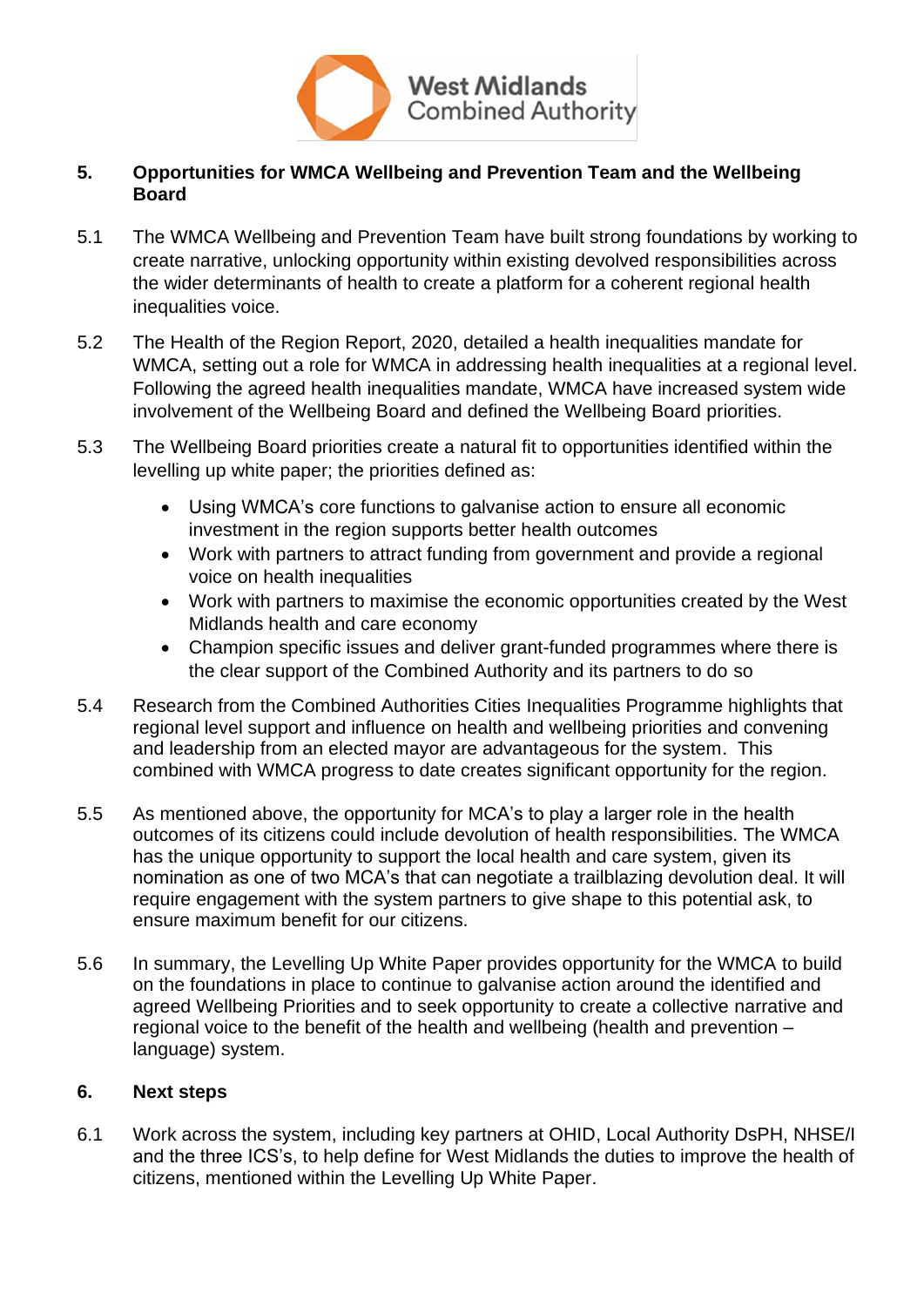

- 6.2 Initiate work on the trailblazer devolution deal for health, with initial steps expected to include:
	- Scoping possibilities, building on the HiAP work under way aligning the existing devolved responsibilities across the wider determinants of health to outcomes and metrics, aligning where additional responsibilities may add the greatest value
	- Stakeholder engagement, the team welcome input from Wellbeing Board members and/or the organisations they represent in addition to input at events. Event details will be circulated to all Board members once confirmed.
- 6.3 To explore opportunities created by the Smart City Region, initially working to identify additionality and then via engagement with key partners.
- 6.4 To explore further at the Health Foundation funded West Midlands Levelling Up workshop.

#### **7. Financial Implications**

7.1 Currently there are no financial implications for the WMCA as initial scoping and development work will be funded through existing WMCA budgets.

#### **7. Legal Implications**

7.1 There are no additional legal implications at present.

# **8. Equalities Implications**

8.1 The paper provides an overview of the Levelling Up White Paper, whilst there are equality implications to the work of WMCA around the White Paper, these will be fully considered at policy and programme development stage. The work of the Wellbeing and Prevention Team and the Wellbeing board will continue to maintain a focus on reducing health inequalities. In line with the Health in All Policy approach previously agreed the Health Equity Assessment Tool will be applied and Equality Impact Assessments carried out as a matter of course during the development and implementation phases.

# **9. Inclusive Growth Implications**

9.1 At a strategic level, the Inclusive Growth Framework – containing the eight fundamentals of inclusive growth - articulates the region's vision for what good looks like for levelling up. As such, this will have to be used to frame the baseline, monitoring and evaluation of any new activity, in a way which ensures local and regional leadership is recognised alongside national leadership.

However, the focus of this paper is aligned with the remit of the Wellbeing Board and therefore most closely relates to the Health and Wellbeing fundamental of inclusive growth – the headline outcome of which is reducing inequality in healthy life expectancy. The Levelling Up White Paper and Trailblazer Devolution Deal discussions are an opportunity to create space to intervene across the wider determinants of health, informed by a Health in All Policies approach. Specifically, the Smart City Region and the devolution of health powers could create clear opportunities to explore in partnership.